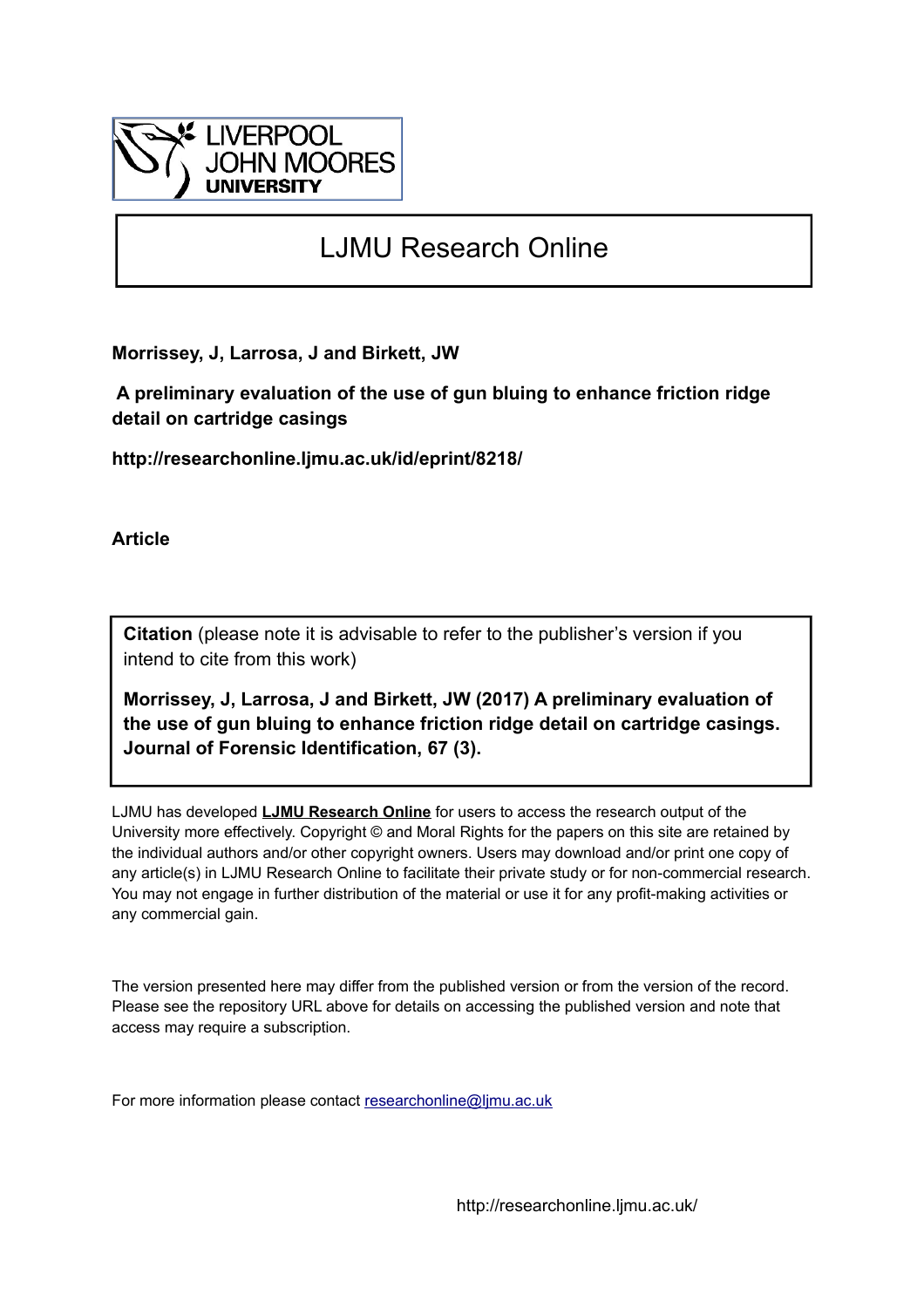**Technical Note**

## A Preliminary Evaluation of the Use of Gun Bluing to Enhance Friction Ridge Detail on Cartridge Casings

## *Joanne Morrissey Jennifer Larrosa Jason W. Birkett*

### *School of Pharmacy and Biomolecular Sciences Faculty of Science, Liverpool John Moores University, Liverpool, U.K.*

**Abstract**: Friction ridge detail was enhanced on fired and unfired 9 mm brass Luger ammunition casings using three techniques, two involving gun blue reagent at a concentration of 50% v/v. Fingermarks were deposited on 90 ammunition casings, and half were discharged using a Glock 19 semiautomatic pistol. Mark development was achieved using either superglue fuming followed by basic yellow 40 fluorescent dye staining ( $SG \rightarrow BY40$ ), superglue fuming followed by gun blue ( $SG \rightarrow GB$ ), or gun blue ( $GB$ ) as a single process. All three processes developed ridge detail on both fired and unfired casings. The results of this preliminary work show that the use of gun blue as a single enhancement technique was able to enhance ridge detail of the highest quality and clarity, particularly on fired casings, making it the most effective process.

#### **Introduction**

Friction ridge detail can be latent, patent, or plastic, and common contaminants are blood, dirt, dust, and grease. Sweat and oil, produced from eccrine and sebaceous glands, are secreted from the pores and distributed across the skin. When a person touches a surface, these contaminents may be deposited in the form of friction ridge detail. These marks cannot always

Received November 9, 2016; accepted February 21, 2016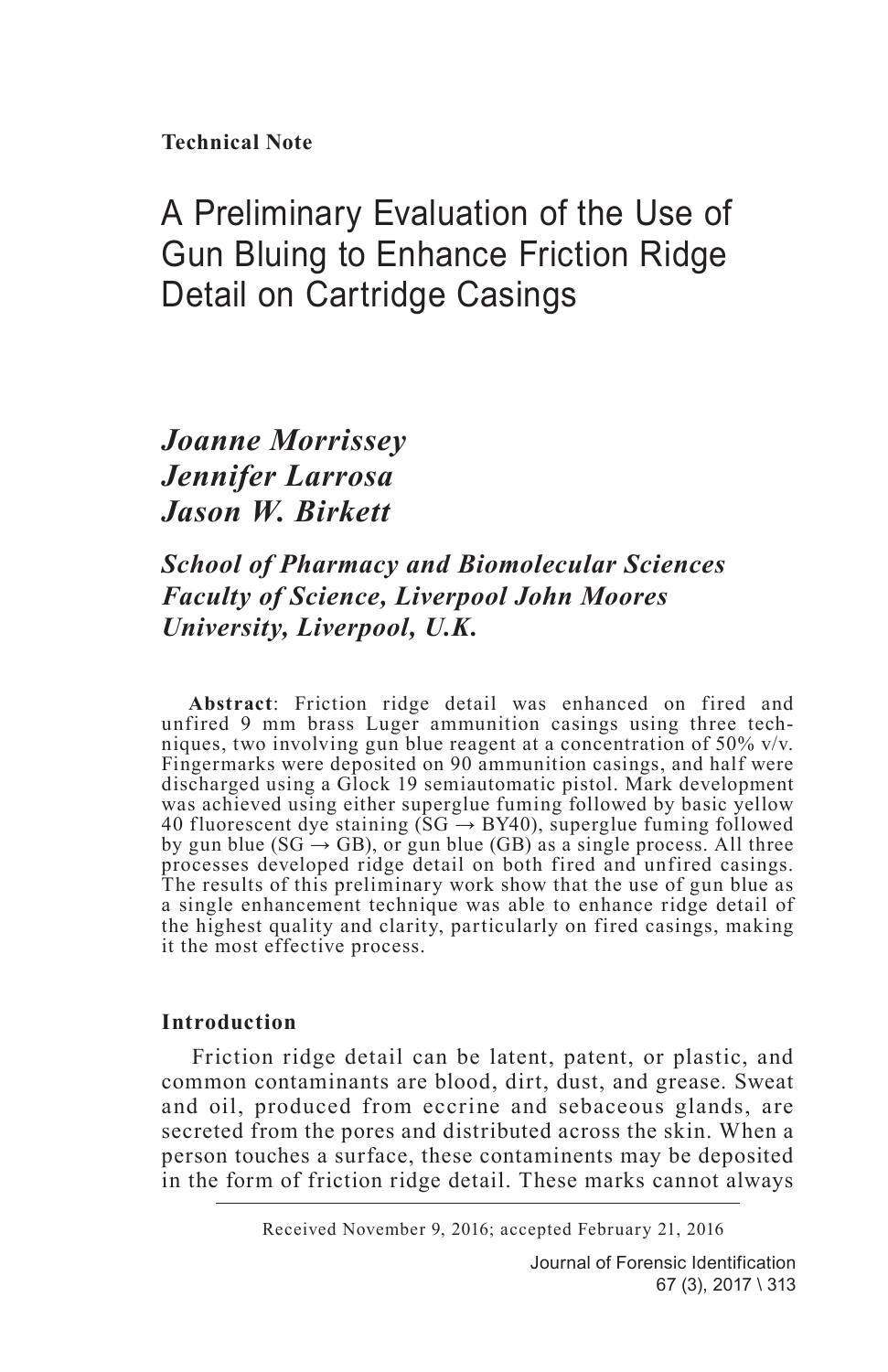be seen with the naked eye, or even with high-intensity light sources, and therefore require the use of chemical enhancement processes to make the marks visible.

In 2015, recorded firearms offenses in the United Kingdom rose by 2% to just under 8000 incidents [1]. This figure is low compared to the frequency of other crime types; however, firearms offenses are often high profile and often heavily reported by the media. As a result, there is an increased demand for forensic processes to aid these investigations.

The success rate for enhancing friction ridge detail on ammunition casings is particularly low. This could be due to a number of factors: the metal surface, the environment of storage, or the conditions endured during the firing process. The casing is subjected to friction during loading and firing, as well as high temperatures, pressure, and combustion gases, potentially damaging any friction ridge detail [2].

The Centre for Applied Science and Technology (CAST) *Fingermark Visualisation Manual* contains guidance on which chemical processes are the most effective on a range of surfaces, as determined by extensive research [3]. Local police force policies also provide additional guidance that is based on the experience of laboratory officers and the resources available to that force. This experience is often required, because some surfaces will not fit into a category with a recommended most effective treatment.

Gun blue is a chemical that is typically used to maintain and improve the metal finish of firearms, protecting against rusting and scratches. However, it is also a process that is capable of developing friction ridge detail on surfaces such as brass, a common metal that is used to make ammunition casings. Gun blue contains three active ingredients: an acid, cupric salt, and selenious acid. These ingredients form an oxidizing agent that is able to react with metals and alloys to form a copper selenide coating. The reaction is essentially an induced rusting, as per the chemical reaction below [4].

 $H_2SeO_3 + 4H_2 + 4e_2 \rightarrow Se + 3H_2O$  (general reaction)

The gun blue solution reacts with the metal surface only, and this cannot take place if the surface is contaminated with a greasy or oily deposit or other contaminant, such as a latent print, which is what allows the print to be visualized as a blueblack deposit.

Journal of Forensic Identification 314 / 67 (3), 2017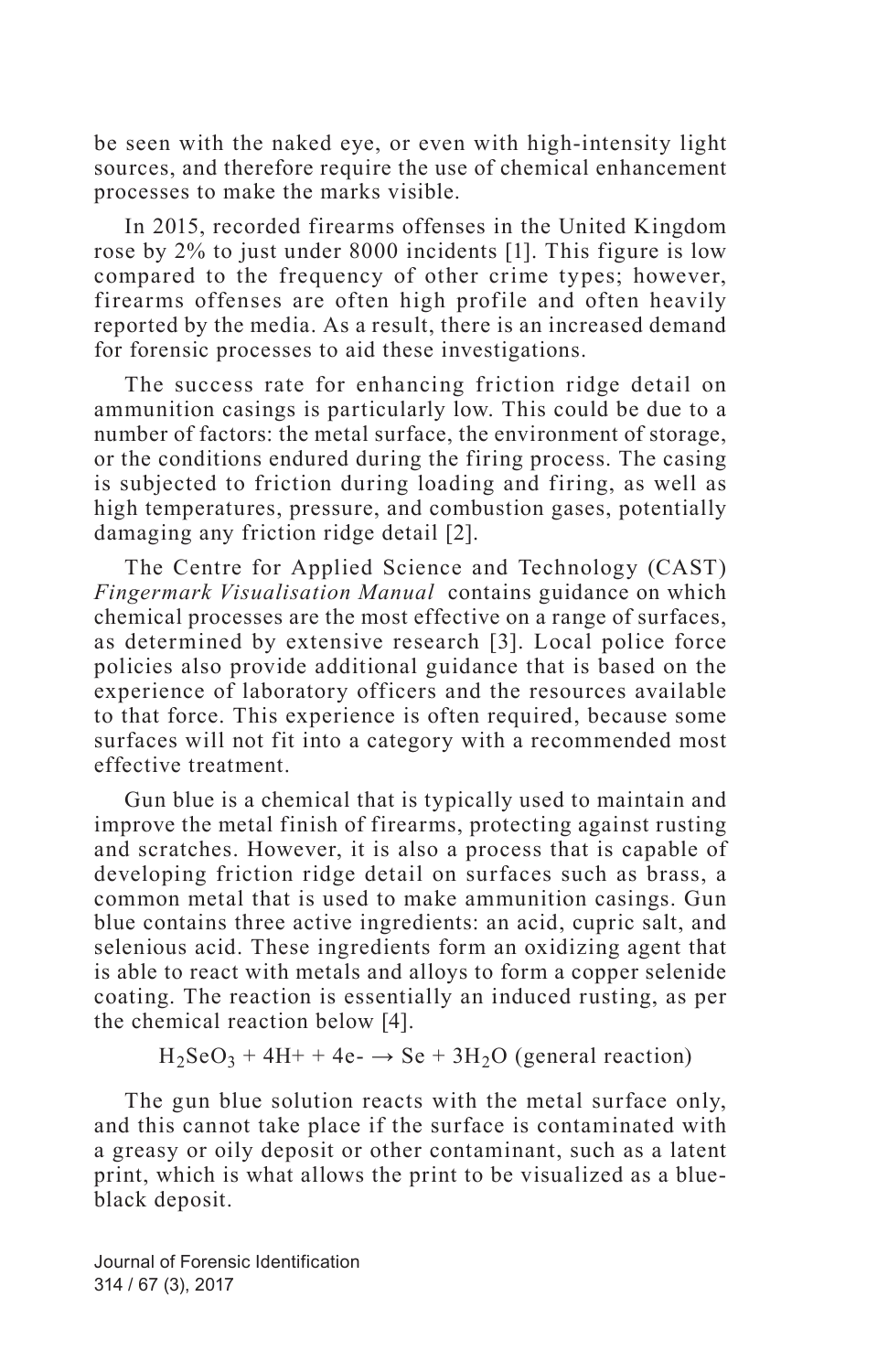Cantu et al. stated that diluted gun blue can enhance ridge detail on fired casings; however, results using superglue fuming were poor [2]. Bentsen et al. found that both superglue fuming and gun blue treatments were highly sensitive and able to develop fingermarks of varying quality on a range of ammunition types [5]. Girelli et al. stated that superglue fuming followed by treatment with gun blue and then BY40 was the most effective process [6]. Work carried out by Dominick et al. agreed with this conclusion, however, they noted that gun blue used alone yielded poor results [7]. The studies mentioned indicate the extent of uncertainty relating to the optimum process for chemically enhancing friction ridge detail on brass ammunition casings.

The aim of this work was to identify whether superglue fuming and basic yellow 40 fluorescent dye (SG  $\rightarrow$  BY40), superglue fuming followed by gun blue ( $SG \rightarrow GB$ ), or gun blue (GB) alone was the most effective process for developing ridge detail on fired and unfired casings.

#### **Materials and Methods**

#### *Deposition of Fingermarks*

Brass ammunition casings (9 mm Luger) supplied by Merseyside Police were used throughout the study. Casings were cleaned by gently rubbing the surface with white lint-free tissue wetted with 100% ethanol. It is acknowledged that cleaning in this manner may remove any manufacturing contaminants that might be present externally, which could have an impact on print development. However, it was considered necessary in order to identify a baseline reaction between the surface of the casing, the chemical reagents, and the resulting fingermark development.

One donor was used throughout this study to ensure that fingermarks of comparable quality and deposition pressure were left on each casing. The donor washed and dried her hands and then clenched her hands for one minute and deposited a single fingermark from either the fore or middle finger of either hand on the casing surface. All fingermarks were deposited pointing toward the head of the casing. All samples (fired and unfired) were processed within 12 hours.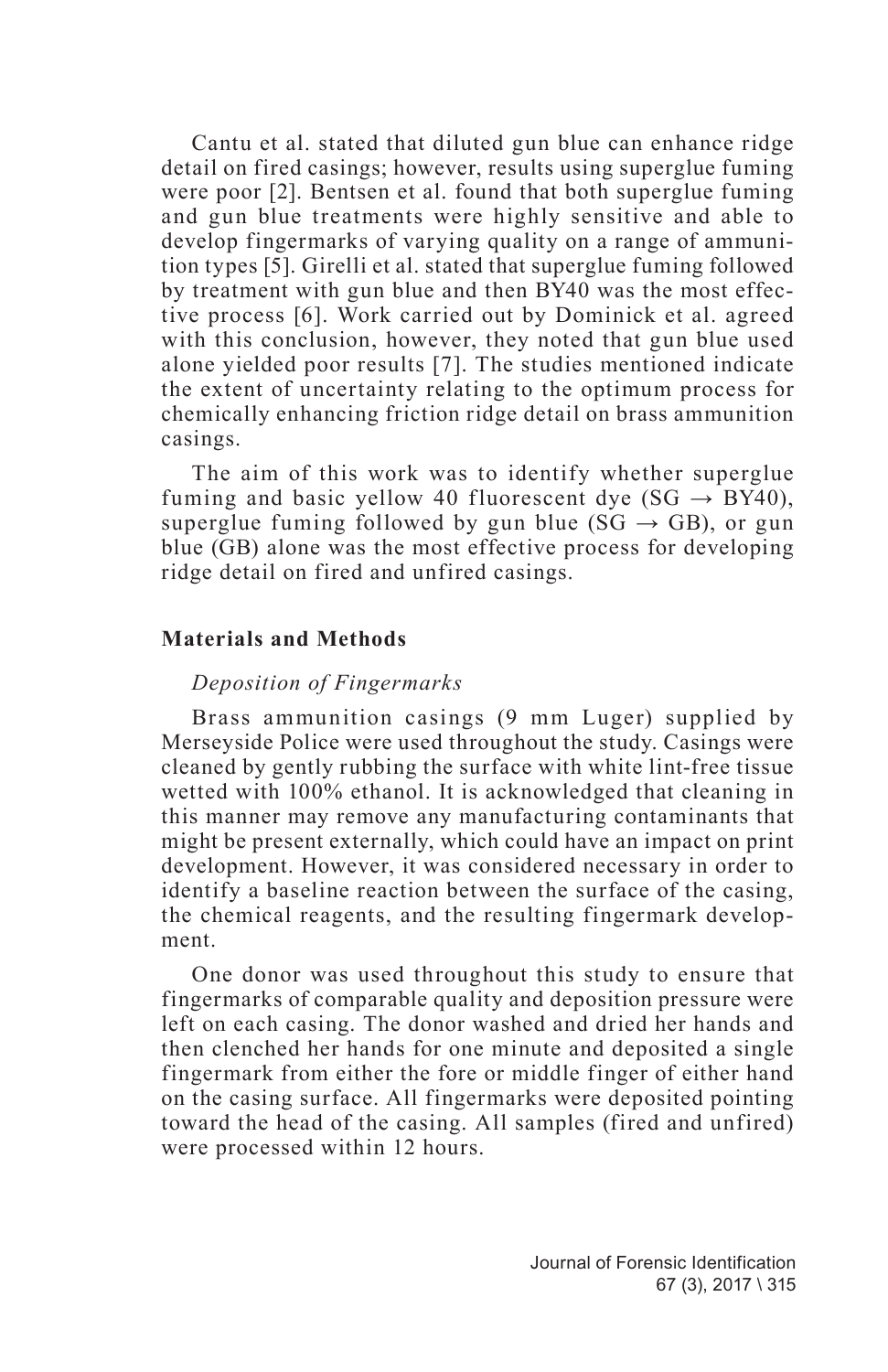#### *Gun Blue Protocol*

A dilution of 50% Birchwood Casey Perma Blue solution and 50% distilled water was used. Each casing was carefully held by the head using plastic tweezers and lowered into the solution. A timer was started upon contact with the solution. The casing was carefully monitored and when ridge detail of sufficient quality was developed, the casing was removed from the solution and placed into a beaker of distilled water to halt the reaction. These timings were recorded to evaluate the optimum time for development. The protocols used for superglue and BY40 followed CAST guidelines [3].

#### *Ridge Detail Evaluation*

The ridge detail that developed was examined and given a grade as detailed in Table 1.

All grading was done by examining the mark on the casings using a white light, a blue crime-lite (Crime Lite 2, 420–470 nm, Foster and Freeman, Evesham, U.K.), and a fingerprint glass. The photographs of all impressions were also used for this purpose. Independent grading was also conducted by a second examiner, and all gradings were agreed upon.

| Grade         | Criteria                                                                                                                                                           |  |  |  |
|---------------|--------------------------------------------------------------------------------------------------------------------------------------------------------------------|--|--|--|
| $\Omega$      | No ridge detail developed.                                                                                                                                         |  |  |  |
|               | No clear pattern or ridge flow, with few or no characteristics disclosed.<br>Cannot be used for identification purposes.                                           |  |  |  |
| $\mathcal{D}$ | Pattern or ridge flow is disclosed, however characteristics are not clear<br>throughout the whole impression. May possibly be used for identification<br>purposes. |  |  |  |
| 3             | Pattern and/or ridge flow is disclosed with clear characteristics throughout.<br>Identifiable ridge detail.                                                        |  |  |  |

*Table 1*

*Outline grading scheme used for assessment of developed marks.*

#### *Cartridge Case Development*

A fingermark was deposited as previously discussed on 15 cartridge casings. Five of the casings were then enhanced using superglue fuming followed by BY40 fluorescent dye and allowed to air-dry overnight.

Five of the casings were enhanced using gun blue at a  $50\%$  v/v concentration and allowed to air-dry overnight.

Five of the casings were enhanced using superglue fuming and then were further enhanced with gun blue. These were allowed to air-dry overnight.

Journal of Forensic Identification 316 / 67 (3), 2017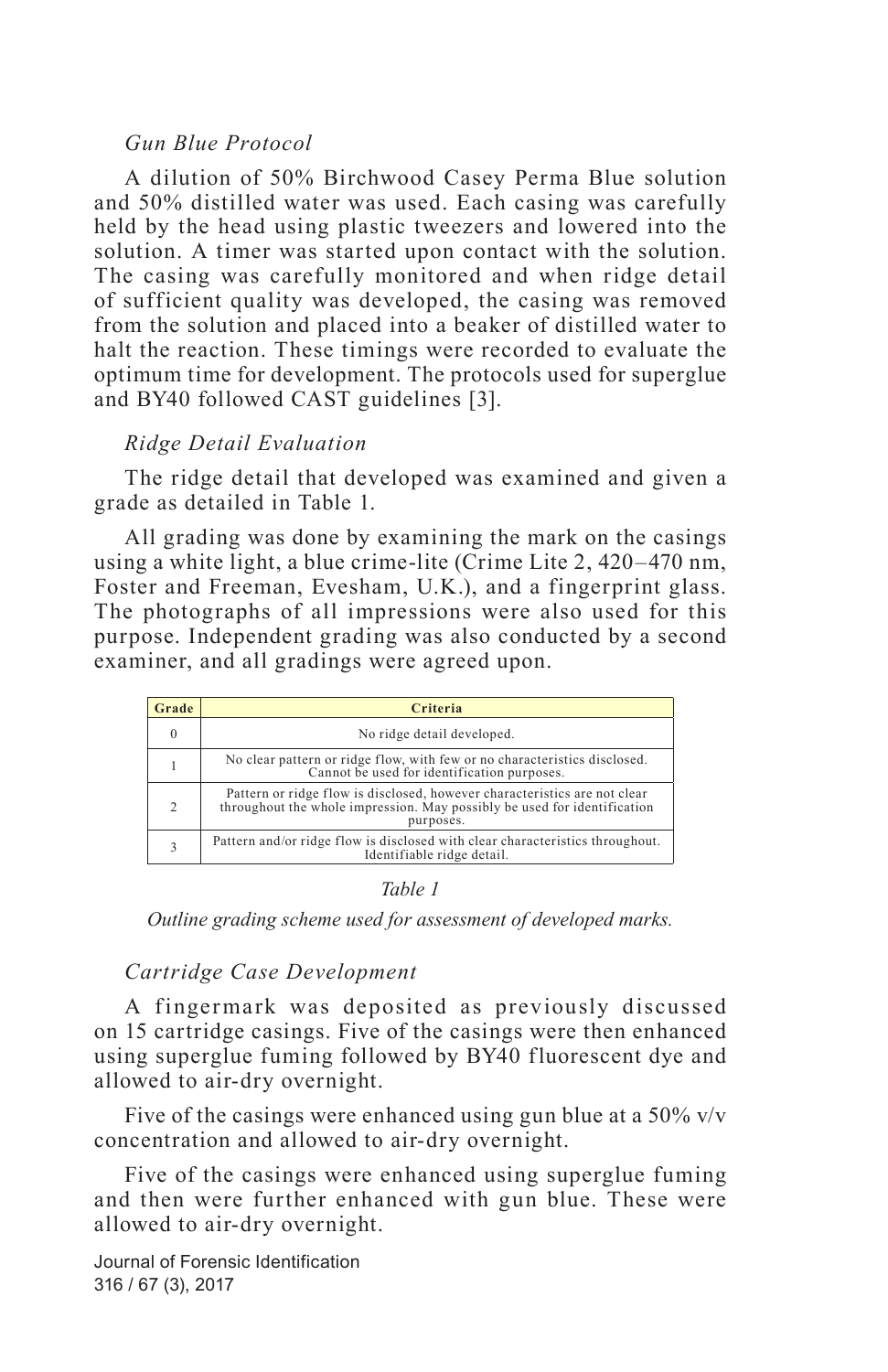This process was carried out 3 times, on 3 separate days, with 15 unfired casings in total being processed using each method.

The above process was repeated using casings fired by a Glock 19 semi-automatic pistol. Fingermarks were left on the casings prior to firing, and the rounds were loaded into the weapon by an officer wearing gloves to prevent any additional deposition of latent prints. The weapon was immediately discharged and the casings (45 in total) were processed using each of the three different methods described<sup>1</sup>.

#### **Results and Discussion**

A concentration of 50% v/v gun blue was chosen for use in this study because testing by practitioners has shown this to be the most effective concentration [7].

Dominick et al. used "Super Blue Liquid Gun Blue" (Birchwood Casey) at a concentration of just above 2%, and they were able to develop sebaceous marks across a variety of unfired ammunition types; however, the quality of these marks is not known [8].

Bentsen et al. used selenious acid at a concentration of 0.4%. However, it was noted that few marks of identifiable quality were enhanced [5]. James et al. used lower concentrations of a patination fluid, and results showed that concentrations of less than 20% produced poor results on eccrine sweat deposits [9]. The work reported here, using a concentration of 50%, consistently developed marks that were identifiable and of a higher quality.

Brass casings were used in this study because research had identified that the method was most effective on this surface [3]. Further research on other types of casings is ongoing, and it is acknowledged that the chemical composition of the cartridge casings may affect the results achieved.

#### *Development Time*

Development times for each casing varied between 20 and 42 seconds across all samples, with a mean of 32 seconds for development. Some casings were readily enhanced and ridge detail was observed quickly, whereas others developed much more gradually, with faint ridge detail forming and then slowly darkening. No further development was noted after 42 seconds.

<sup>&</sup>lt;sup>1</sup> This preliminary study will inform a much larger study now being conducted.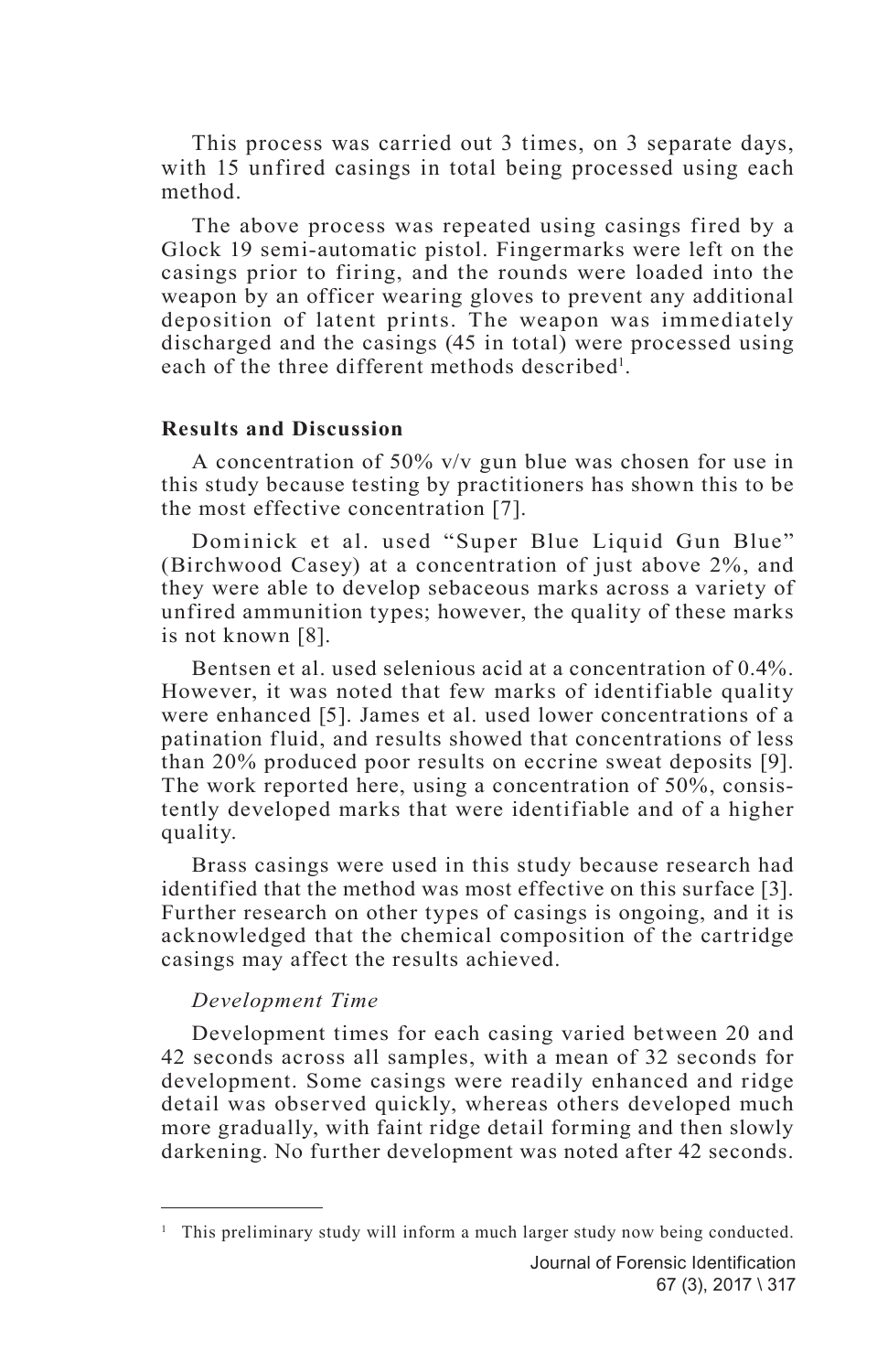Cantu et al. suggest close and careful monitoring of the casing at all times during treatment, rather than the use of a specific number of seconds [2]. The work carried out in this study would support that as part of a standard procedure.

#### *Unfired Casings*

Ridge detail enhancement was observed on unfired casings using all three techniques as shown in Figure 1.

Girelli et al. and Dominick et al. both reported that  $SG \rightarrow$ GB was the most effective treatment for brass casings, although Dominick also found that superglue and palladium gave equally good results [6, 8]. It is important to note that Girelli used natural fingermarks, whereas Dominick used sebaceous prints [6, 8].

Our results indicate that, although  $SG \rightarrow GB$  was effective, it was much less so than  $SG \rightarrow BY40$  and GB alone. A possible explanation for this could be that the superglue fuming process was too heavy. Migron et al. state that a light superglue fuming should be carried out first, perhaps only a 5-minute cycle [10]. Cantu et al. commented that any mark present may not be visible after this process has been carried out [2]. In this study, a 20-minute glue cycle was used, resulting in a clearly visible deposit. When the glued casings were treated with GB, there was no visible change in the appearance of the marks or the casing as a whole.

Because the GB process works around the oily or fatty deposits of the mark, if the glue coated the entire surface of the casing, including the oily deposits and brass surface, this would hinder the GB enhancement process, explaining why there seemed to be no effect after treatment with SG.

One of the most appealing qualities of the  $SG \rightarrow GB$  process is that the SG stage can be carried out first, which is a trusted, reliable, validated process that rarely overdevelops marks. GB alone has the potential to overdevelop and destroy a mark if the process is not carefully observed.

#### *Fired Casings*

Figure 2 shows that the firing process did not have a large effect on marks enhanced using GB because this process interacts with the brass surface and oily deposits. However, a high temperature during firing could partially evaporate the water constituent of the mark, leaving less or little to be enhanced. This is likely to have affected the marks deposited on casings to be fired, and explains the lower grade total. Sampson and Bentsen et al., who found ridge detail development using superglue fuming to be variable, also reached this conclusion [11, 5].

Journal of Forensic Identification 318 / 67 (3), 2017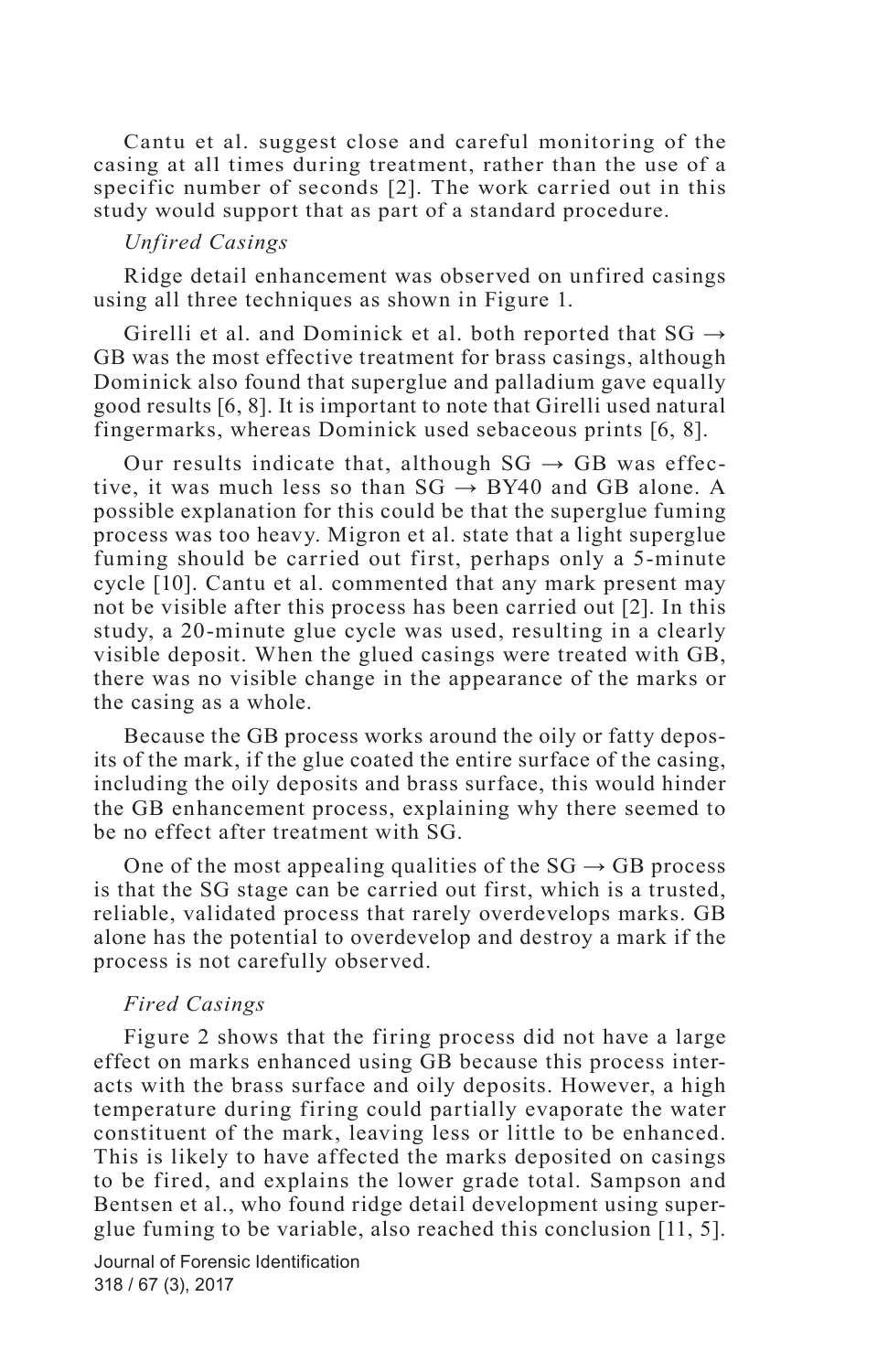

*Figure 1 (Left to Right) Unfired casings enhanced with SG → BY40,*   $SG \rightarrow \overrightarrow{GB}$ , and GB.



*Figure 2*

*(Left to Right) Fired casings enhanced with SG → BY40, SG → GB, and GB.*



*Figure 3*

*Cumulative ridge detail grading for each technique.*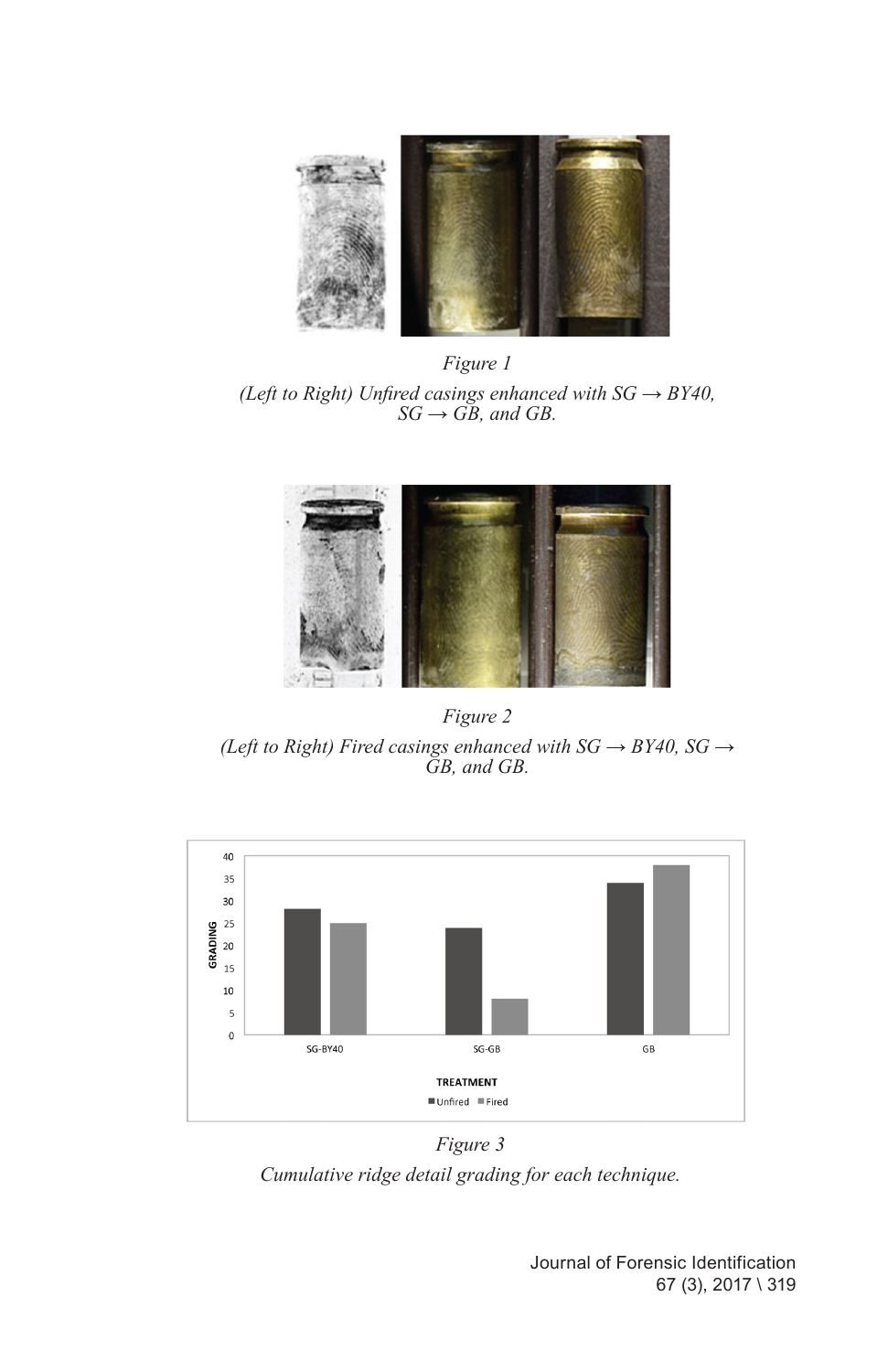#### *Ridge Detail Evaluation*

Each casing was examined after processing, and the quality and clarity of ridge detail were evaluated according to the scale in Table 1. The results presented in Table 2 and Figure 3 clearly indicate that gun blue alone is the most effective process when used on both fired and unfired casings.

In order to provide an assessment of the evaluation of each method, Figure 3 shows a cumulative grading for each method. This clearly illustrates that gun blue alone is a more effective process for unfired and particularly fired casings.

| <b>Enhancement Method</b>     | Number of<br>Grade 3 | Number of<br>Grade 2 | Number of<br>Grade 1 | Number of<br>Grade 0 |
|-------------------------------|----------------------|----------------------|----------------------|----------------------|
| GB-Unfired                    |                      |                      |                      |                      |
| GB-Fired                      |                      |                      |                      |                      |
| $SG \rightarrow GB-Unfried$   |                      |                      |                      |                      |
| $SG \rightarrow GB$ -Fired    |                      |                      |                      |                      |
| $SG \rightarrow BY40-Unfired$ |                      |                      |                      |                      |
| $SG \rightarrow BY40-Fired$   |                      |                      |                      |                      |

*Table 2*

*The number of each grade assigned per enhancement method.*

#### **Conclusion**

 $SG \rightarrow BY40$  is the current most effective validated process used by police laboratories nationwide, and the results on unfired casings supported that this process is effective. However, this work has shown that gun blue alone developed the best overall quality ridge detail on both fired and unfired cartridge casings, utilizing a small amount of the chemical with a treatment time lasting only seconds.  $SG \rightarrow GB$  produced poor results overall when enhancing both unfired and fired casings, although this may be improved with the use of a lighter glue cycle.

The authors are continuing to develop this initial work, focusing on the enhancement of friction ridge detail under a range of conditions and surfaces with a larger sample size. Overall, this research has found that gun blue can quickly and successfully enhance ridge detail of an identifiable quality, using a reliable and straightforward protocol.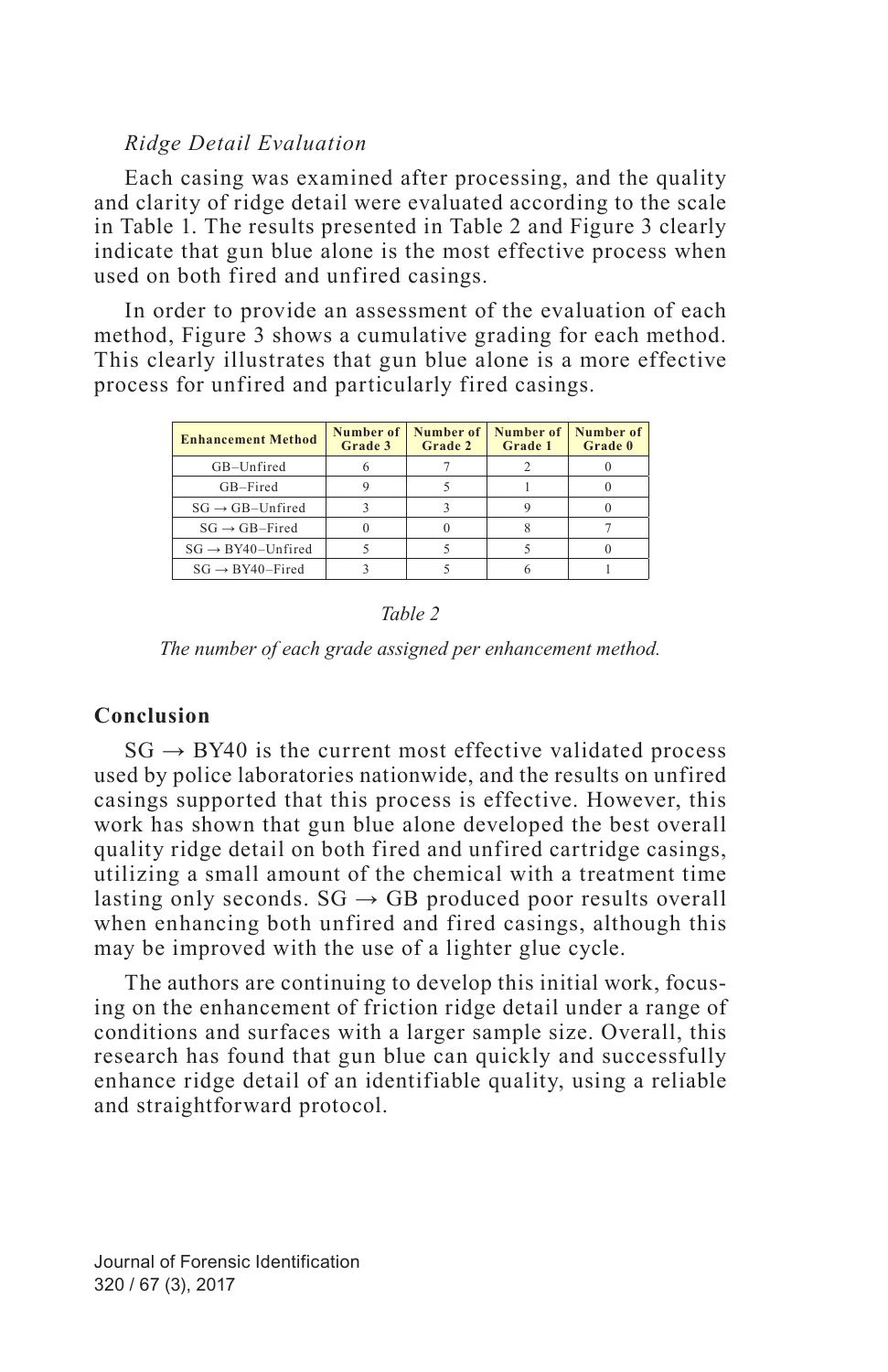#### **Acknowledgment**

The authors would like to thank Merseyside Police for providing access to ballistic materials used for this study.

For further information, please contact:

Joanne Morrissey Liverpool John Moores University, School of Pharmacy and Biomolecular Sciences James Parsons Building, Byrom Street Liverpool, L3 3AF, U.K. joanne.morrissey@anglia.ac.uk

#### **References**

- 1. Office for National Statistics. Offences Involving the Use of Weapons. February 2016. https://www.ons.gov. uk/peoplepopulationandcommunity/crimeandjustice/ compendium/focusonviolentcrimeandsexualoffences/ yearendingmarch2015/chapter3offencesinvolvingtheuseofweapons (Accessed December 2, 2016).
- 2. Cantu, A. A.; Leben, D. A.; Ramotowski, R.; Kopera, J.; Simms, J. R. Use of Acidified Hydrogen Peroxide to Remove Excess Gun Blue from Gun Blue-Treated Cartridge Cases and to Develop Latent Prints on Untreated Cartridge Cases. *J. For. Sci*. **1998**, *43* (2), 294–298.
- 3. Bandey, H. L., Ed. *Fingermark Visualisation Manual,* 2nd ed.; Home Office Centre for Applied Science and Technology (CAST): Sandridge, U.K., 2014.
- 4. Bleay, S. M.; Sears, V. G.; Bandey, H. L.; Gibson, A. P.; Bowman, V. J.; Downham, R.; Fitzgerald, L.; Ciuksza, T.; Ramadani, J.; Selway, C. *Fingerprint Source Book*; Home Office Centre for Applied Science and Technology (CAST): Sandridge, U.K., 2013.
- 5. Bentsen, R. K.; Brown, J. K.; Dinsmore, A.; Harvey, K. K.; Kee, T. G. Post Firing Visualisation of Fingerprint on Spent Cartridge Cases. *Sci. Just*. **1996**, *36* (1), 3–8.
- 6. Girelli, C. M. A.; Lobo, B. J. M.; Cunha, A. G.; Freitas, J. C. C.; Emmerich, F. G. Comparison of Practical Techniques to Develop Latent Fingermarks on Fired and Unfired Cartridge Cases. *For. Sci. Int*. **2015**, *250*, 17–26.
- 7. Ruslander, H. W. Gun Bluing to Develop Latent Prints. 2011. http://www.csigizmos.com/products/latentdevelopment/gunbluing.html (accessed June 22, 2016).